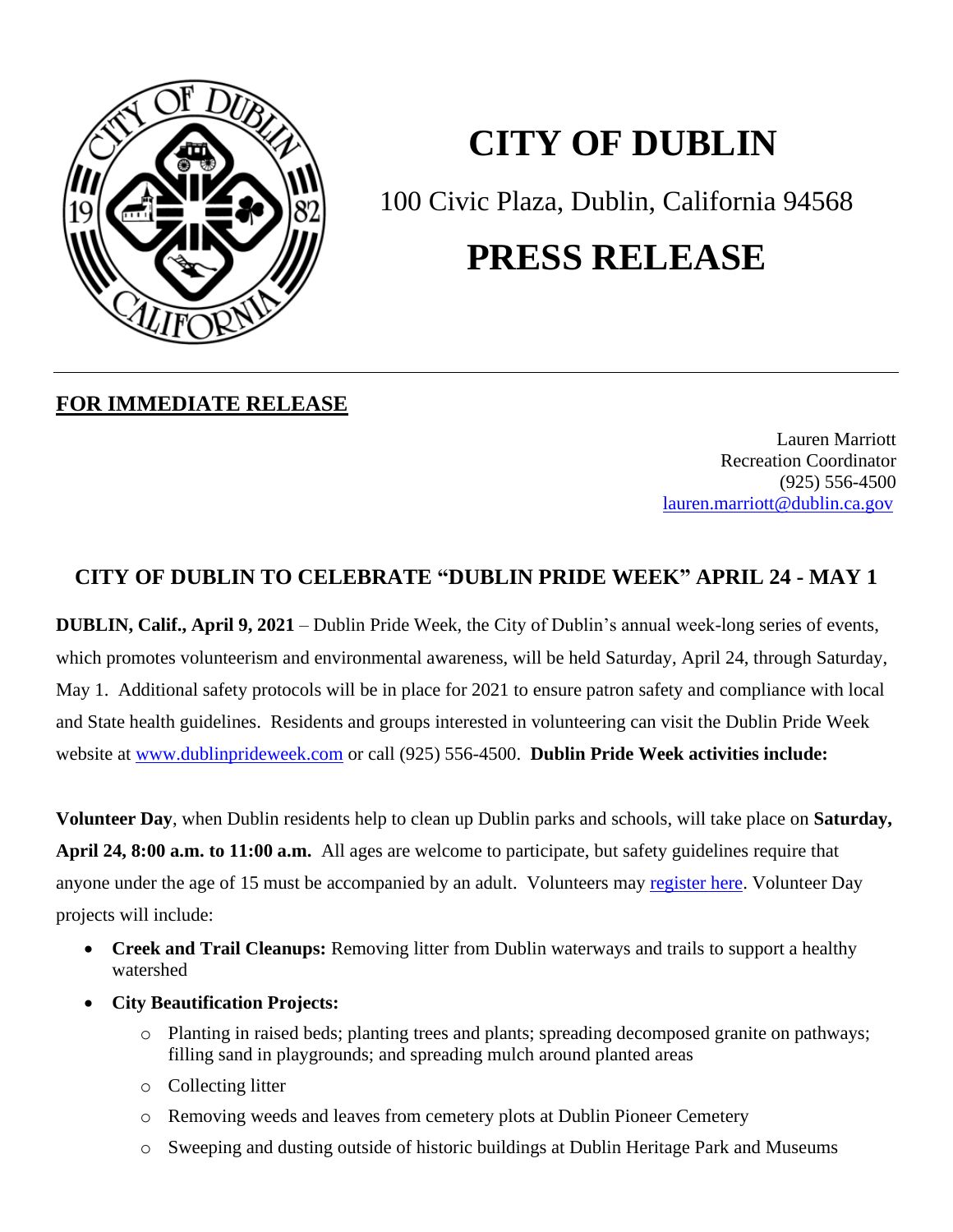### • **Dublin Unified School District Projects:**

- o Removing weeds from campuses
- o Paint touch-ups

Residents and groups interested in volunteering can visit the Dublin Pride Week website at [www.dublinprideweek.com](http://www.dublinprideweek.com/) or call (925) 556-4500.

#### **2021 Events and Activities**

The following events and activities will take place this year throughout Dublin Pride Week:

**Volunteer Day** – **Saturday, April 24, 8:00 a.m. to 11:00 a.m.** Volunteers are needed to help with school and park beautification, and creek clean-up projects. Volunteers will meet at the Emerald Glen Park basketball courts for a light breakfast and to receive their volunteer assignments. They'll return to Emerald Glen Park at noon for a light lunch. Register at [www.dublinprideweek.com.](http://www.dublinprideweek.com/)

**Virtual Food Drive** – The community is called to help local folks in need by donating to one of four organizations helping feed Tri-Valley residents who are experiencing food insecurity. The [Alameda County](https://donate.accfb.org/)  [Food Bank,](https://donate.accfb.org/) [Children's Emergency Food Bank,](https://www.childrensemergencyfoodbank.org/donate.html) [Open Heart Kitchen,](https://www.openheartkitchen.org/donate/) and Senior Support [Program of the Tri-](https://www.ssptv.org/donate.html)[Valley](https://www.ssptv.org/donate.html) will see that your food donations will help people in our community.

**20th National Prescription Drug Take Back Event** – **Saturday, April 24, 10:00 a.m. to 2:00 p.m.**, **100 Civic Plaza**. Hosted by Dublin Police Services, residents are encouraged to drop off unwanted pharmaceuticals such as prescription pills, tablets, capsules, and other solid forms of prescription drugs, no questions asked. Intravenous solutions, injectables, and syringes will not be accepted.

**Free Compost Pickup – Saturday, May 1, 7:30 a.m. to 2:30 p.m., 5601 Arnold Road**. The City has once again partnered with Amador Valley Industries (AVI) to offer Dublin residents free compost. Advanced registration is required to confirm an appointment time. E-mail [psc-appointments@answerquick.com](mailto:psc-appointments@answerquick.com) or call 925-557-1091. Appointments must be made by April 23, and you will receive a confirmation card in the mail that you must bring with you on May 1. Two bags of compost per customer max.

**Household Hazardous Waste (HHW) Drop-Off – Saturday, May 1, 7:30 a.m. to 2:30 p.m., 5601 Arnold Road.** Amador Valley Industries is also offering Dublin residents the opportunity to discard Household Hazardous Waste (HHW). Advanced registration is required to book an appointment time. Call 925-557-1091 or email [psc-appointments@answerquick.com.](mailto:psc-appointments@answerquick.com) Appointments must be made by April 23, and you will receive a confirmation card in the mail that you must bring with you on May 1. Eligible items include motor oil, paint, cleaners, batteries, light bulbs, herbicides, pesticides, etc.

**Virtual Bike Workshops -** Increase your knowledge and comfort in biking for transportation or recreation. Visit <https://bikeeastbay.org/education> for a complete calendar of classes and to register.

#### **Make Soup Not Waste – A Virtual Food Waste Prevention Cooking Workshop**

Learn strategies that prevent food waste in this interactive workshop with Anne-Marie Bonneau, aka the Zero-Waste Chef. Recorded webinar can be found at [www.dublinprideweek.com.](http://www.dublinprideweek.com/)